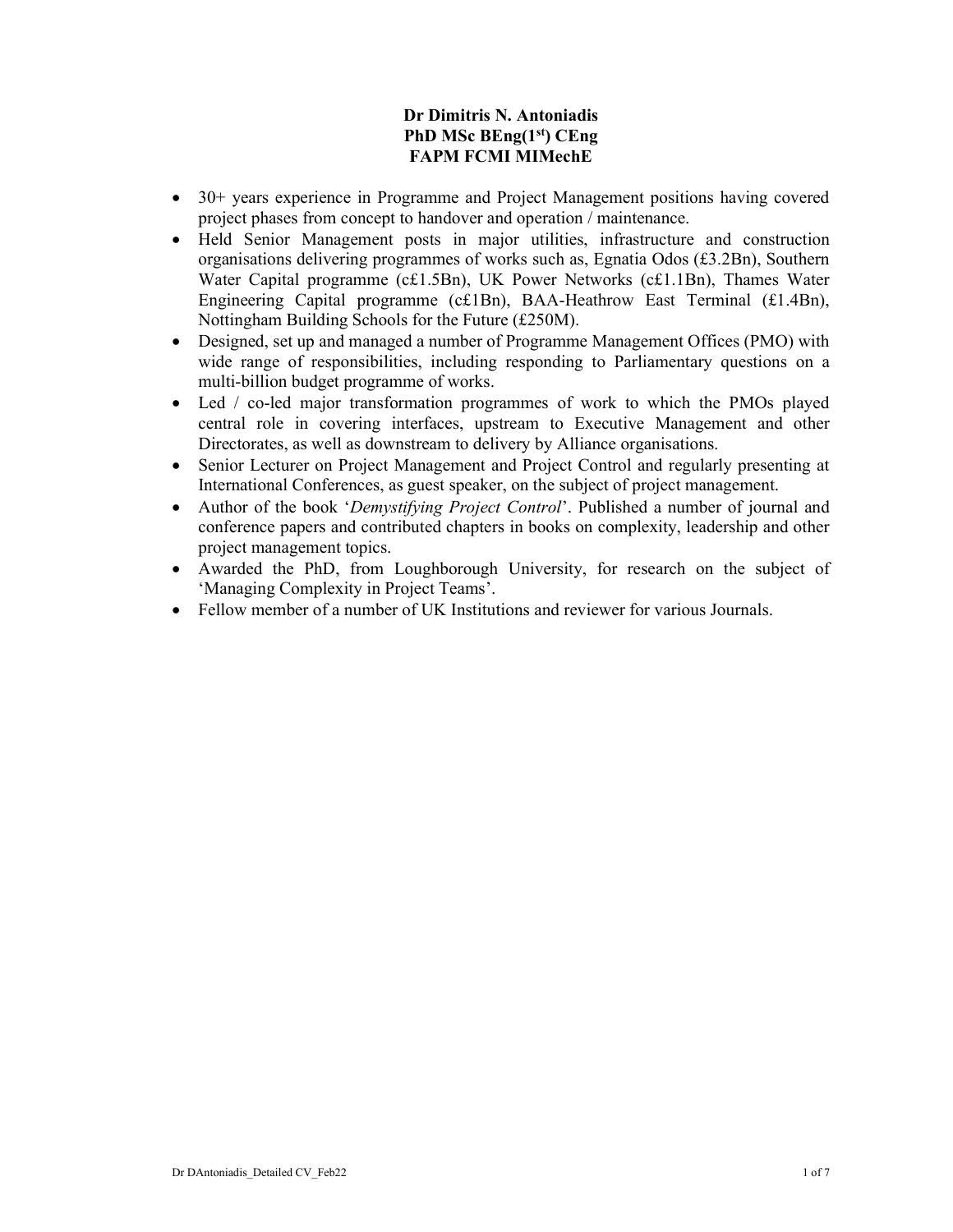#### DAnton progm Director 2018 to Date

Provide technical expertise, assessments and advice to a number UK and International organisations in the fields of Programme Management Office, Project / Programme Management and Governance, Risk Management, Transformation programmes, Project Control as well as managing complexity in projects, in support of specific business needs. Also carried out extensive training on the above areas.

# London Metropolitan College / University of West London

Senior Lecturer 2019 to Date Designed and led to the approval of the first BSc Degree in Project Control. Course Leader and lecturer on BSc Project Control course and Senior Lecturer in Project Management BSc delivering various modules. Delivering also specialist lectures to the MSc Project Management postgraduates. Also, providing training and assessment of organisations in all the fields of complexity and project management.

## UK Power Networks (UKPN)

### Head of Programme Management Office (PMO) 2012 to 2018

Reporting to the Director of Capital Programme & Procurement (CP&P), I set up a lean PMO that supported Investment Delivery, Engineering Design and other disciplines within the Directorate. The Directorate delivers c£250M p.a. Capex (both regulated and un-regulated by c500 projects) and the department acted as the interface, at various levels, between CP&P and the other Directorates.

As CP&P Senior Manager I represented the Directorate in the weekly Governance Portfolio Board gated review and approval of projects and I was responsible for the resolution of issues relevant to the Directorate expenditure and delivery of regulated outputs.

I set up and rolled out all the PMO and project control processes for the company as well as the four Alliance Partners, using Primavera P6 as the basic tool.

The PMO interfaced with all other Directorates for the establishment of regulated programme outputs, monitoring and reporting on the Directorate performance targets and annual expenditure.

As Head of PMO and member of the Governance Portfolio Board I developed, agreed and rolled out the revised governance processes for the programmes of work and projects and the level of authority allocated to Programme and Project Managers. I also designed and rolled out the Risk & Opportunities and Issues Management governance process and established the Risk Advisory Board, as part of the project Governance process.

Co-led the Business Transformation Workstream – Projects Delivery. We changed all process and systems, moving to an Enterprise Resource Planning (ERP) system using SAP and Primavera.

As owner of the PM processes and responsible for the career development of the PM practitioners, I set up the UKPN PPM Academy and run frequent training sessions on project management processes, structured on the APM BoK. I have also set up the Knowledge Management systems and approach to utilising 'corporate and directorate memory'.

### Carillion Plc

Operations & Compliance (Programme) Manager / Bid / Project Manager 2007 to 2012 As Programme / Operations & Compliance Manager I reported to the MD of the Nottingham Local Education Partnership (LEP) and programme managed the delivery of the Nottingham BSF and other works awarded by the Council. The role involved monitoring and reporting on construction progress of c25 PFI and D&B schools/projects. I dealt, not only with the Construction Directors, but also with the various Heads of Schools and teaching personnel and resolved issues concerning delivery and functionality of schools from concept to handover, operation and facilities management (c £250M). I was also responsible for monitoring and reporting on H&S issues to the LEP Board.

From 2008 to 2010 I led, as Bid Manager, the Cambridgeshire BSF tender (wave 1 worth £121M, for a programme of £580M) and three other PFI and D&B bids - Belmarsh prison (£110M) and two BAA bids (£70M and £120M).

I also project managed the initial stages of a 229 luxury apartments project (£110M), wrote a report for setting up a company Programme Management Office and advised on project control issues.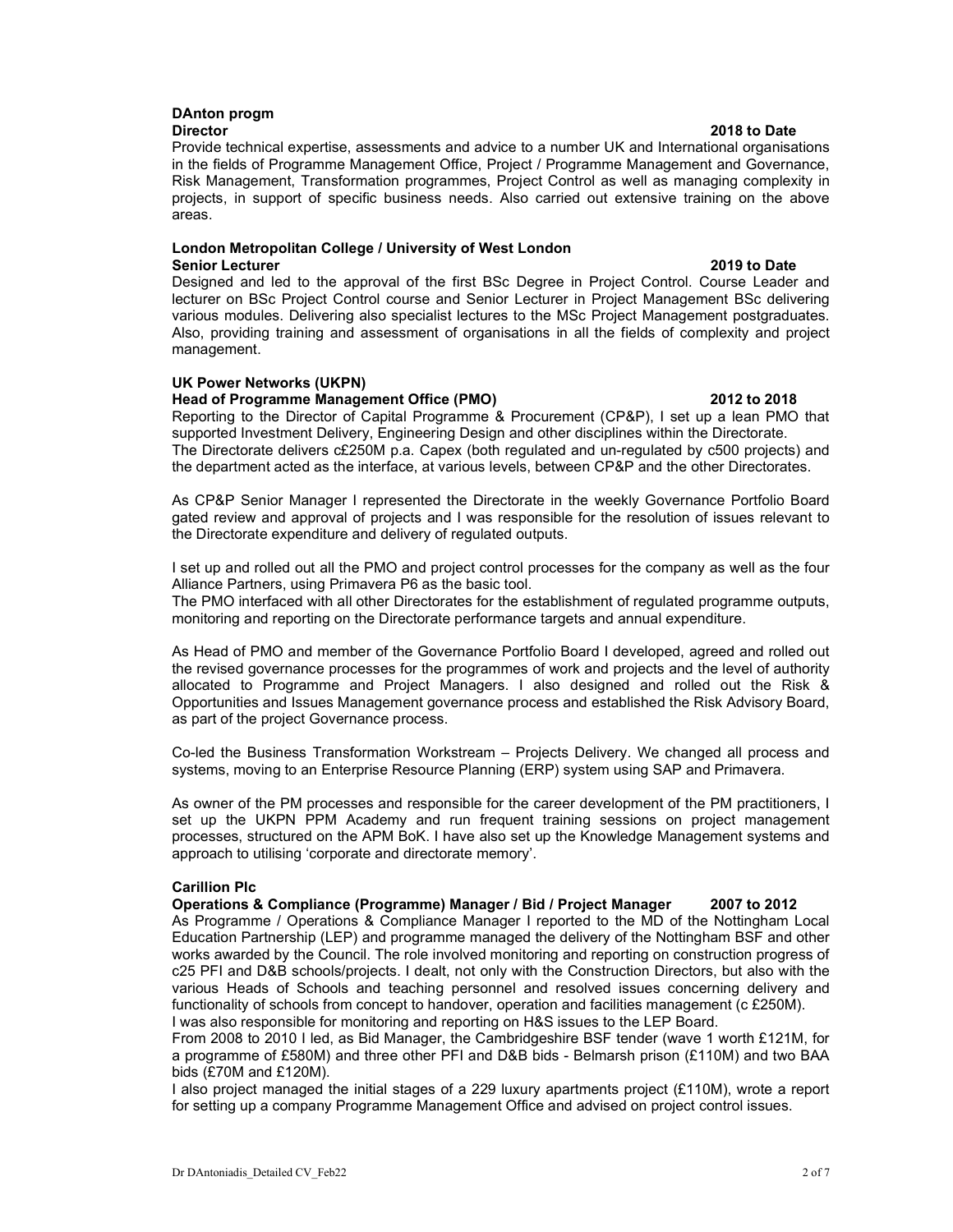### BAA Plc

## Project Execution Manager – Heathrow East Terminal 2006 to 2007

Reporting to the Head of Construction

- Responsible for the implementation of all the Programme and Project Management processes,
- Set up the processes for the integration of the two Complex Build Integrators who together with the BAA team and the team of Designers will deliver the £1.4Bn construction of the new Heathrow East Terminal (HET) in the heart of the Central Terminal Area of Heathrow,
- Developed the Complex Build Integrators' Project Management Questionnaire and Evaluation process and was part of the evaluation committee of all eight submissions on 'How Complex Build Integrators will Project Manage',
- Wrote the HET Programme Execution Plan and the initial Design Management plan,
- Developed the original Work Package Execution Plan which was used as the tool to manage all contracts and subcontracts which were to be based on NEC contract.

#### Turner & Townsend Project Management Senior Project Manager 2002 to 2006

Project managed on behalf of Government Clients a number of design and build fit-out projects. Total value between £10M to £15M. All projects started from feasibility stage. Clients were the:

- Office of Rail Regulation (ORR); D&B relocation and fit out; Contractor: Overbury
- Independent Police Complaints Commission (IPCC) 3 offices, London, Leeds, Loughborough (near); D&B contracts different types of works; Main Contractor INSPACE and a number of services subcontractors,
- Security Industry Authority (SIA); Feasibility and D&B Contract set up for relocation and fit out.

**Programme Office Manager** for the BAA Terminal 3 programme of works. Worked with the Head of Projects advising and providing support for the delivery of the c£300M, three year, Programme of works. Coordinated works and interfaces with utilities such as EDF and BT and worked on programme level supply chain.

The programme value was approximately £300M and consisted of four major projects and 25 small. All projects were delivered on time and to, or below the expected budget. My role included providing advice to the six BAA Project Managers, who reported to the Head of Projects, and their respective teams, on Programme and Project issues (scheduling, commercial, financial, etc) in terms of Company wide Capital expenditure.

## Thames Water UK & Ireland

### **Programme Office Manager 1999 to 2002**

- Set up the Programme Office and managed a department of 35 personnel (planners, estimators, quantity surveyors and administrators),
- Operated at Programme level and advised Senior Management on Programme performance issues (14 programme areas). Represented TW Engineering Directors in Capital Advisory Group meetings, driving the delivery of a c£220M per annum Capital Expenditure Programme,
- Actively participated in the creation, forecasting and monitoring of the £5bn five-year TW Asset Management Plan 3 (AMP 3) on behalf of TW Engineering,
- Developed the feasibility report, communicated to all stakeholders and led through all Capital expenditure approval stages the Integrated Project/Programme Management System project. The project aimed at integrating all project/programme support and capital management activities, minimise duplication of effort and improve speed of reporting and decision-making,
- Developed, communicated, to six construction Partners, and led the setting up of the TW Engineering Alliance project and programme office system. The aim was to develop a seamless and transparent project reporting system that will minimise utilisation of direct project support overheads and it was based on green book contract,
- Developed and delivered training to a large number of Project and Programme Managers on Finance for Project Managers and Project Control for Project Managers,
- Leader of the ERP Transformation project. Defined and communicated the vision and the project Delivery processes to Directors of the TW UK&I Board.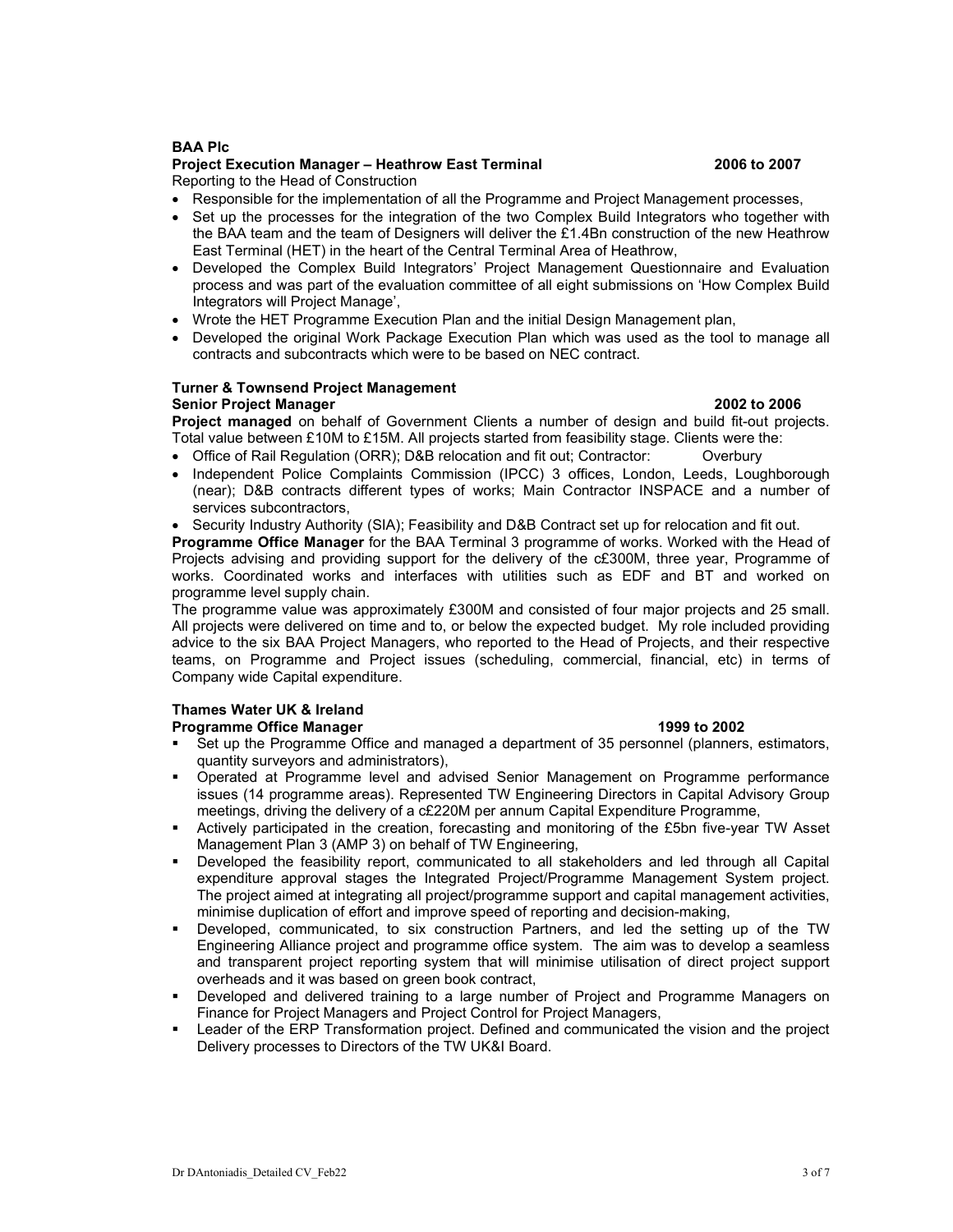#### Halliburton Brown & Root (H B&R) Programme Office Manager (overseas) 1997 - 1999 - 1999 - 1999

# As a member of the HB&R Project Management team worked for/with Egnatia Odos S.A. – Greece client organisation, for the largest road construction project in Europe (£3.2bn, 680Km).

- Reported to the Project Director and the General Manager and managed 51 personnel.
- Led the re-definition of the project into a programme of works with new time and cost targets. Together with the Project Director communicated and agreed all findings to the various stakeholders (the Board, General Manager and other parties),
- Established and structured the department, including detailed job descriptions, presentation and acceptance by the Board and the General Manager and interviewed in excess of 100 people,
- Successfully established the company Programme/Project Management System and all the relevant processes and was audited and commended twice by the European Commission inspectors,
- Responsible for answering to Parliamentary questions on the programme of works,
- Proposed and agreed, with Senior Management, Capital expenditure for funding applications to the European Community. Reporting directly to the appropriate government ministries in order to establish countrywide funding and expenditure policy,
- **Prepared the MIS strategy that should see the Client organisation requirements well into the O&M** stage. This will be carried out via the I.T. and G.I.S. units. The report also proposed and described the installation of ERP using SAP. Project Managed the Y2K project.

## Southern Water / McDowells Ltd

### Programme Office Manager 1997 (1994 – 1997)

Classed as an expert on Project and Programme Management techniques I advised and supported all management levels of the engineering division with an annual CAPEX of c£250M.

- Established the PMO department and wrote all relevant procedures. Increased the sales of services by threefold in the second year of my employment,
- Developed and led the implementation of a company-wide transformation project for the installation of the Project Management System using Artemis software tools,
- Developed and oversaw the training in excess of 200 staff on Project Management concepts,

#### Balfour Beatty Projects & Engineering Ltd 1988 – 1994 Project Manager & Project Control Manager

# Project Manager on the Shajiao PS Boiler BOP (£30M). Successful delivery on time, cost and quality of the design, procurement and shipment to China of all power station boiler BOP

- equipment. Managed the design organisation and 12 suppliers, Project managed a number of other projects and bids,
- Carried out project control on a large number of projects of various budget sizes in the Power generation, Water and Rail industries.

| Alexander Proudfoot Int SA, Belgium - Senior Management Consultant | 1987 - 1988 |
|--------------------------------------------------------------------|-------------|
| Design Technologies Ltd - Research & Development Engineer          | 1986 - 1987 |
| ATLAS Diesel Repairs Co., Greece – Assistant Workshop Manager      | 1981 - 1983 |
| <b>Education</b>                                                   |             |

#### Doctorate of Philosophy - Part Time PhD. Thesis: 'Managing Complexity in Project teams' Loughborough University 2005 – 2009 MSc in Project Management – Reading University 1998 – 1998 – 1998

**BEng (1st Class Honours) in Mechanical Engineering - Middlesex University 1984 – 1987**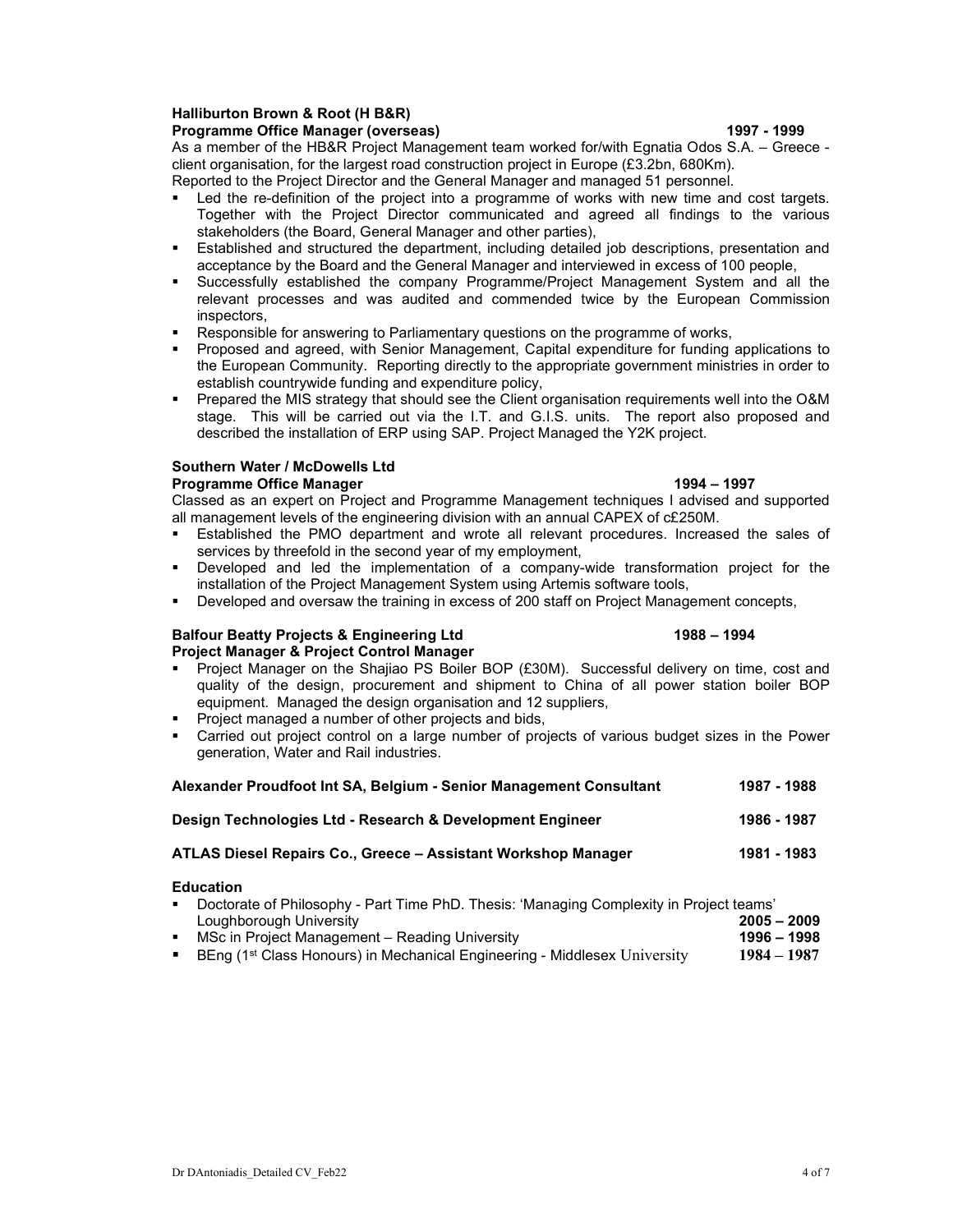# Summary of Publications / Academic and other activities

| <b>Books / contributions to</b>                                                           |  |  |
|-------------------------------------------------------------------------------------------|--|--|
| Authored: "Demystifying Project Control"                                                  |  |  |
| "Chaos and Complexity Theory for Management: Nonlinear Dynamics". (Ed.) S.Banerjee        |  |  |
| Chapter 1: Leadership style and the management of the effects of complexity               |  |  |
| Chapter 2: Teams and Complexity - merging theories towards a Finite Structure             |  |  |
| "Construction Project Management Compendium". (Ed) F.M. Arain                             |  |  |
| Chapter 3: A Framework for the Management of Complexity in Projects                       |  |  |
| "International Centre for Complex Project Management - Complex Project Management -       |  |  |
| Global Perspectives and the Strategic Agenda to 2025"                                     |  |  |
| Part V: Managing Complexity of Interactions in Projects - A Framework for Decision Making |  |  |

| Journal                                                                        | <b>Title</b>                                      |
|--------------------------------------------------------------------------------|---------------------------------------------------|
| International Journal of Project<br>1 <sub>1</sub>                             | Socio-organo Complexity and Project               |
| Management (IJPM) - Vol. 19(7), 2011                                           | Performance.                                      |
| D.N. Antoniadis, F.T. Edum-Fotwe, A.Thorpe                                     |                                                   |
| 2.<br>White paper                                                              | Socio-organo Complexity and Project               |
|                                                                                | Performance - Further Thoughts                    |
| Project Perspective - IPMA annual<br>3.<br>Journal - Vol XXXIV, Sep-11         | Structuring of Project Teams and Complexity       |
| D.N. Antoniadis, F.T. Edum-Fotwe, A.Thorpe                                     |                                                   |
| International Journal of Construction<br>4                                     | A Framework for the Management of                 |
| Project Management (IJCPM) - Vol.3(1),                                         | <b>Complexity in Projects</b>                     |
| 2011                                                                           |                                                   |
| D.N. Antoniadis, F.T. Edum-Fotwe, A.Thorpe                                     |                                                   |
| 5. International Centre for Complex Project                                    | Part V; Managing Complexity of Interactions       |
| Management - Contribution to Task                                              | in Projects: A Framework for Decision Making      |
| Force Report. September 2011                                                   |                                                   |
| D.N. Antoniadis                                                                |                                                   |
| Journal of Civil Engineering and<br>6.<br>Architecture (JCEA) - Vol.5(2), 2011 | Rethinking Project Organisation and<br>Management |
|                                                                                |                                                   |
| D.N. Antoniadis, F.T. Edum-Fotwe, A.Thorpe                                     |                                                   |
| Journal of World Complexity Science<br>7.                                      | On Selection of Project Team Members and          |
| Academy. - Nuova Atlantide Year XXVII                                          | Complexity                                        |
| $-$ No1 $-$ Jan/Apr 2012                                                       |                                                   |
| D.N. Antoniadis, F.T.Edum-Fotwe, A.Thorpe                                      |                                                   |
| 8. CIB (International Council for Building) -                                  | Complexity and the process of selecting           |
| Work Stream 117<br>Journal for the Advancement of                              | project team members                              |
| Performance Information and Value                                              |                                                   |
| D.N.Antoniadis                                                                 |                                                   |
|                                                                                |                                                   |
| Business Systems Review Vol 2(2)<br>9.                                         | Leadership Style and Socio-organo                 |
|                                                                                | <b>Complexity: Managing its Effects</b>           |
| 10. Project - the APM Magazine                                                 | Project Interfaces                                |
| (with editor)                                                                  |                                                   |
| D.N. Antoniadis                                                                |                                                   |

| <b>Conference</b>                          | Title                                                                |
|--------------------------------------------|----------------------------------------------------------------------|
| 1. ICSU – December 2010 - Hong Kong        | Socio-Organo Complexity and Project<br>Performance                   |
| D.N. Antoniadis, F.T. Edum-Fotwe, A.Thorpe |                                                                      |
| 2. ICSU - December 2010 - Hong Kong        | A Framework for the Management of Socio-<br><b>Organo Complexity</b> |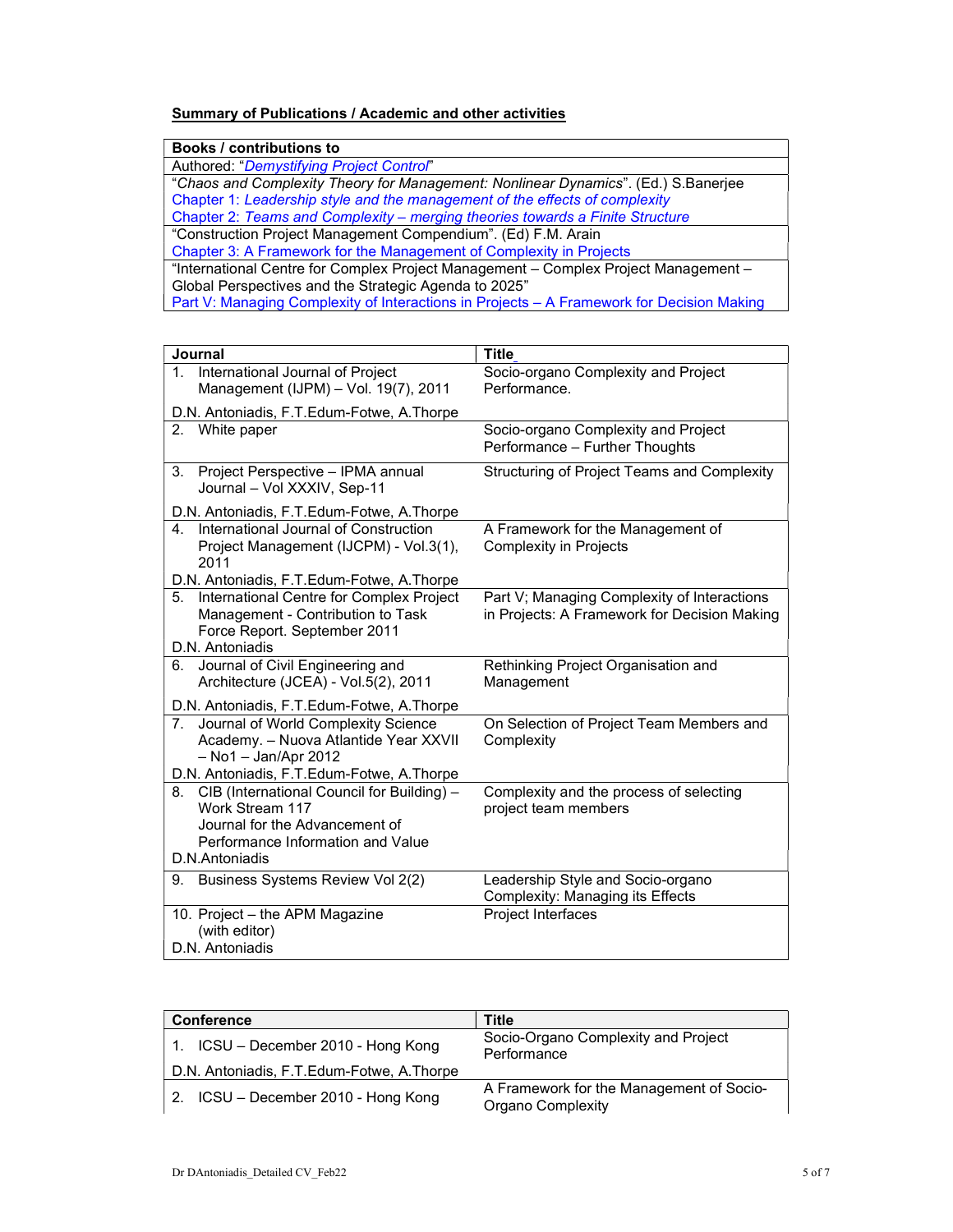| Conference                                                                                                                                              | <b>Title</b>                                                                                                           |  |
|---------------------------------------------------------------------------------------------------------------------------------------------------------|------------------------------------------------------------------------------------------------------------------------|--|
| D.N. Antoniadis, F.T. Edum-Fotwe, A.Thorpe                                                                                                              |                                                                                                                        |  |
| 3. PM-05 - May 2010 - Greece                                                                                                                            | Framework for Managing Complexity of                                                                                   |  |
| D.N. Antoniadis, F.T.Edum-Fotwe, A.Thorpe                                                                                                               | Interconnections in Projects                                                                                           |  |
| 4. GICC09 - September 2009 - UK                                                                                                                         | Complexity of Interconnections and the<br>Selection of Project Team Members in<br>Construction                         |  |
| D.N. Antoniadis, F.T.Edum-Fotwe, A.Thorpe, R.McCaffer                                                                                                   |                                                                                                                        |  |
| 5. ARCOM09 - September 2009 - UK                                                                                                                        | Complexity Effect of Project Team Selection<br>Practices in Construction                                               |  |
| D.N. Antoniadis, F.T.Edum-Fotwe, A.Thorpe, R.McCaffer                                                                                                   |                                                                                                                        |  |
| 6. PM-04 - May 2008 - Greece<br>D.N. Antoniadis, F.T.Edum-Fotwe, A.Thorpe, R.McCaffer                                                                   | Exploring complexity in construction projects                                                                          |  |
| 7. ASCE07 - May 2007 - USA                                                                                                                              | Investigating the Changing Role within PM<br>Teams in AEC Projects                                                     |  |
| A.Panas, F.T.Edum-Fotwe, D.N.Antoniadis, J-P.Pantouvakis                                                                                                |                                                                                                                        |  |
| 8. ARCOM06 - September 2006 - UK<br>D.N. Antoniadis, F.T.Edum-Fotwe, A.Thorpe                                                                           | <b>Project Reporting and Complexity</b>                                                                                |  |
| 9. ICEC-IPMA - April 2006 - Slovenia                                                                                                                    | An Initial Review of Project Reporting in the<br><b>Context of Complexity</b>                                          |  |
| D.N. Antoniadis, F.T.Edum-Fotwe, A.Thorpe                                                                                                               |                                                                                                                        |  |
| 10. ICEC-IPMA - April 2006 - Slovenia                                                                                                                   | Exploring Risk Management Practices of<br><b>Project Staff</b>                                                         |  |
| M.Azinim, A.Panas, D.N. Antoniadis, F.T.Edum-Fotwe                                                                                                      |                                                                                                                        |  |
| 11. PM-03 - September 2004 - Greece                                                                                                                     | Case Study: London Heathrow Terminal 3 -<br>Pier 6 Project Control                                                     |  |
| D.N. Antoniadis                                                                                                                                         |                                                                                                                        |  |
| 12. IPMA - June 2004 - Hungary                                                                                                                          | "Who Works for Whom, Why and How": - A<br>Review of Resource and Project<br>Management Issues in a Client Organisation |  |
| D.N. Antoniadis, J-P. Pantouvakis                                                                                                                       |                                                                                                                        |  |
| 13. ISEC-02 - September 2003 - Italy                                                                                                                    | Evaluation of risks using 3D Risk Matrix                                                                               |  |
| D.N. Antoniadis, A.Thorpe                                                                                                                               |                                                                                                                        |  |
| <b>Guest Speaker at Conferences</b><br>Aristoteleio University - Greece.<br>1.                                                                          |                                                                                                                        |  |
|                                                                                                                                                         | May17 - Thessaloniki: Topic - 'Information Management and Management of Complexity'                                    |  |
| Advanced Project Management for the Utilities and Power Generation Industry<br>2.                                                                       |                                                                                                                        |  |
| 1.                                                                                                                                                      | Dec-13 - Berlin: Topic - 'Delivering Programmes of Work in a Collaborative                                             |  |
| Environment'                                                                                                                                            |                                                                                                                        |  |
| 2. Oct-14 - Amsterdam: Topic - 'Reporting and Complexity. Are there links between<br>the two?'                                                          |                                                                                                                        |  |
| Oct15 - Berlin: Topic - 'The effects of Complexity on Project Performance'<br>3.                                                                        |                                                                                                                        |  |
| Oct-16 - Prague: Topic - 'The Programme Management Office and the<br>4.<br>Complexities in supporting the Management of Large number of Small Projects' |                                                                                                                        |  |
| International Symposium, Chaos, Complexity and Leadership<br>3.                                                                                         |                                                                                                                        |  |
| Dec-12 - Ankara: Topic - 'Managing the Effects of Complexity through Leadership'                                                                        |                                                                                                                        |  |

| <b>Other articles</b>                                               | <b>Details</b>                         |
|---------------------------------------------------------------------|----------------------------------------|
| Diaspora - looking back to my roots but<br>working afar from Ithaki | PMGreece Journal - June 2004           |
| Integrated Project Management System -                              | <b>TWE Report - Integrated Project</b> |
| Report                                                              | Management System - March 2000         |
| Project Services Office Manager's Behaviour                         | APM-Project article - March 1999       |

# Events

### IPMA 2012 Congress – October 2012

Chair of Complexity Special Session

Scientific Committee Member to the Congress